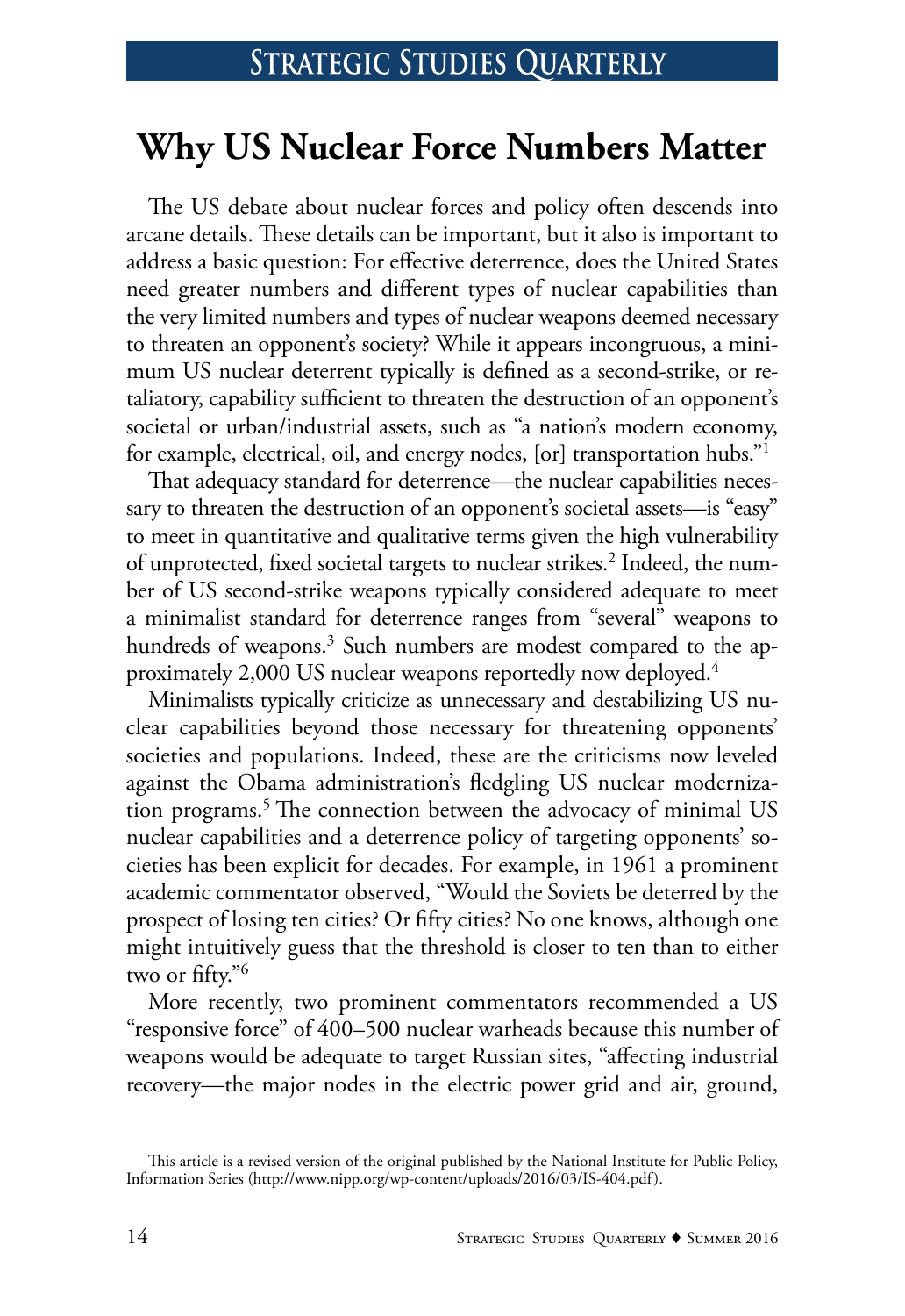and rail transportation systems, as well as major industrial sites."7 In 2010 a minimum deterrence-oriented assessment by US Air Force personnel concluded that a US nuclear force of "311 weapons" would be more than adequate because, "there is not a state on the planet that could withstand that sort or punishment or a leader who would run that sort of risk."8

The critical question here is, how much is enough for effective deterrence? As illustrated above, precise answers derived from the minimum deterrence approach range from several weapons to hundreds. However, every Republican and Democratic administration for five decades has rejected this minimalist standard for and approach to nuclear deterrence.<sup>9</sup> There are six basic reasons for rejecting the minimalist standard of adequacy for US nuclear capabilities that everyone who cares about this subject should understand.

First, as illustrated above, there are many confident claims regarding the number of nuclear weapons adequate for deterrence. The problem with all such claims is that no one knows with precision the minimal US nuclear capability necessary to deter attack—now or in the future. Omniscience would be required to predict how many and what types of weapons will deter across a spectrum of circumstances and opposing leaderships. And, if that number somehow could be known, it would likely change rapidly with shifting circumstances. That is, the US requirement for effective deterrence is not some known, set number of weapons or capability; it will change depending on the opponent, the time, and the context.<sup>10</sup>

Developments in circumstances that can shift deterrence requirements may be technical, political, operational, or even personal to a given leadership. For example, the possibility that a US nuclear system could experience an unexpected reliability problem that would disable or degrade US weapons may best be mitigated by having a level of diversity and overlapping capabilities in the deterrent arsenal. This factor alone could lead US force requirements beyond the typical minimal definitions of adequacy. The goal of preventing nuclear war is so crucial that it is better to hedge with flexible, diverse, and overlapping capabilities rather than risk the failure of deterrence due to unknown or unpredictable developments or otherwise having too few or the wrong types of nuclear forces needed to deter. We should not plan only for a minimal US deterrent because no one knows what that capability is or how deterrence requirements may shift. Correspondingly, every US administration during the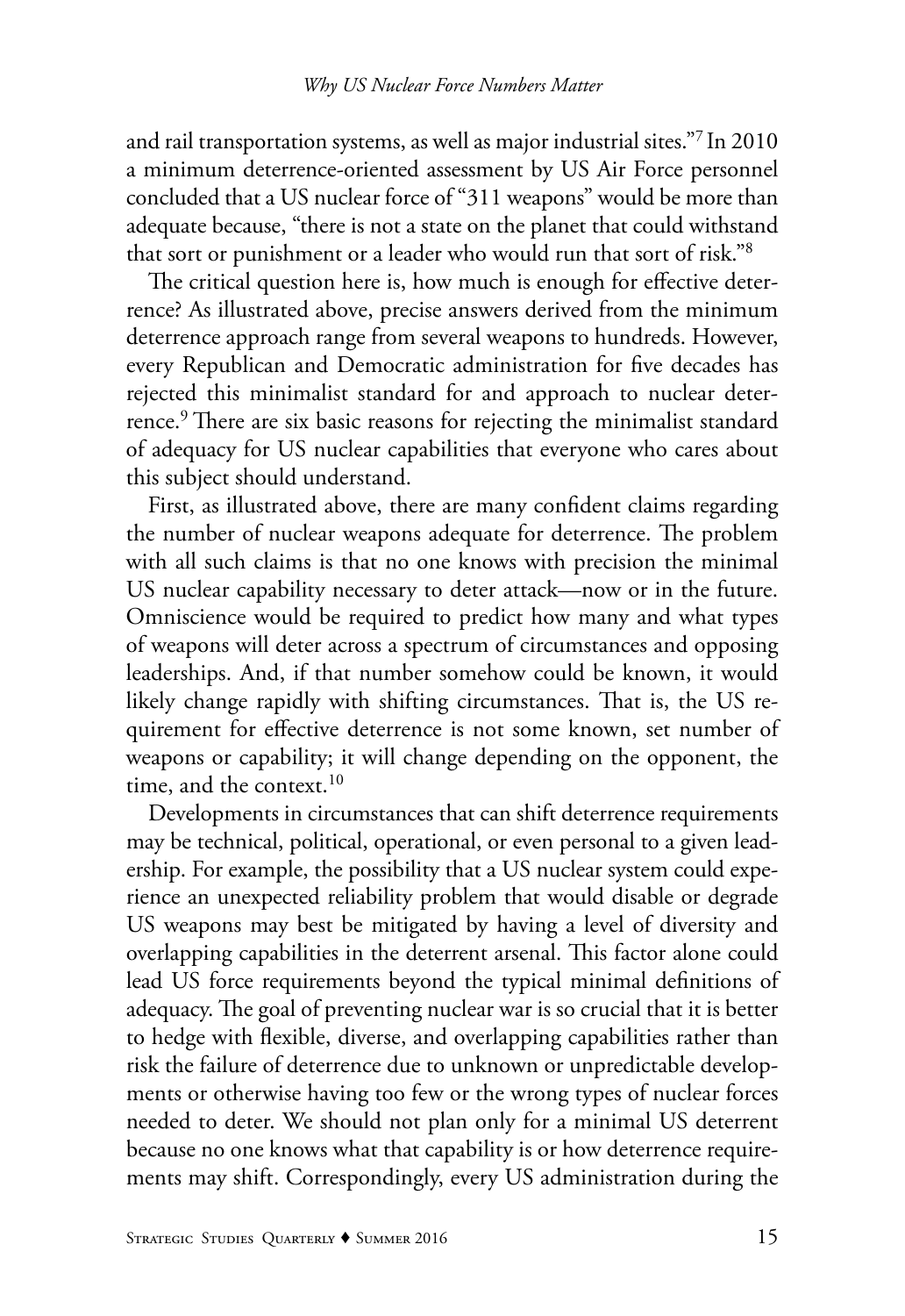last five decades has concluded that US nuclear deterrence forces should be diverse, flexible, and overlapping to help ensure the US always possesses the capabilities necessary to deter attack across a wide spectrum of threats and shifting circumstances. $<sup>11</sup>$ </sup>

Second, to pose a retaliatory deterrent threat, US nuclear forces must be able to withstand an opponent's "first-strike" attack. US forces manifestly vulnerable to a first strike would be useless as a retaliatory deterrent threat. Hence, the US deterrent must be sufficiently large and diverse to survive—under all conditions—a nuclear first strike by a determined foe. This requirement has led to a long-term consensus in favor of ensuring the United States possesses a sufficient number of nuclear weapons to survive an attack and a diverse nuclear triad of platforms for those weapons nuclear bombers, sea-based ballistic missiles and land-based, intercontinental ballistic missiles. The diversity of this overlapping triad of nuclear systems, with their different operations and locations, helps to ensure that under all conditions an opponent could not reasonably anticipate destroying the US retaliatory nuclear deterrent in a first strike. This is one of the rationales for and great values of the US nuclear triad that again takes US nuclear requirements beyond the numbers typically associated with a minimum deterrent.

Third, as noted above, intentionally planning to destroy societal or urban-industrial centers establishes a minimal, easy-to-meet set of deterrence requirements for US nuclear capabilities. But, it also involves intentional threats to kill innocents and noncombatants on a massive scale. Thus, it is widely considered immoral, a potential violation of international law, and inconsistent with the Just War tradition. Instead, the United States should strive for deterrence capabilities that are not limited to or dependent upon threatening opponents with societal destruction. The US nuclear deterrent should instead have the diverse and flexible nuclear capabilities necessary to pose a threat to a variety of other types of targets and, indeed, to avoid to the extent possible an opponent's societal centers—thereby potentially minimizing the destruction of an opponent's innocent noncombatants. This deterrence standard again imposes US force requirements that are likely more diverse qualitatively and larger quantitatively than typically is deemed adequate to meet the minimal deterrence standard of threatening the destruction of an opponent's population and societal assets.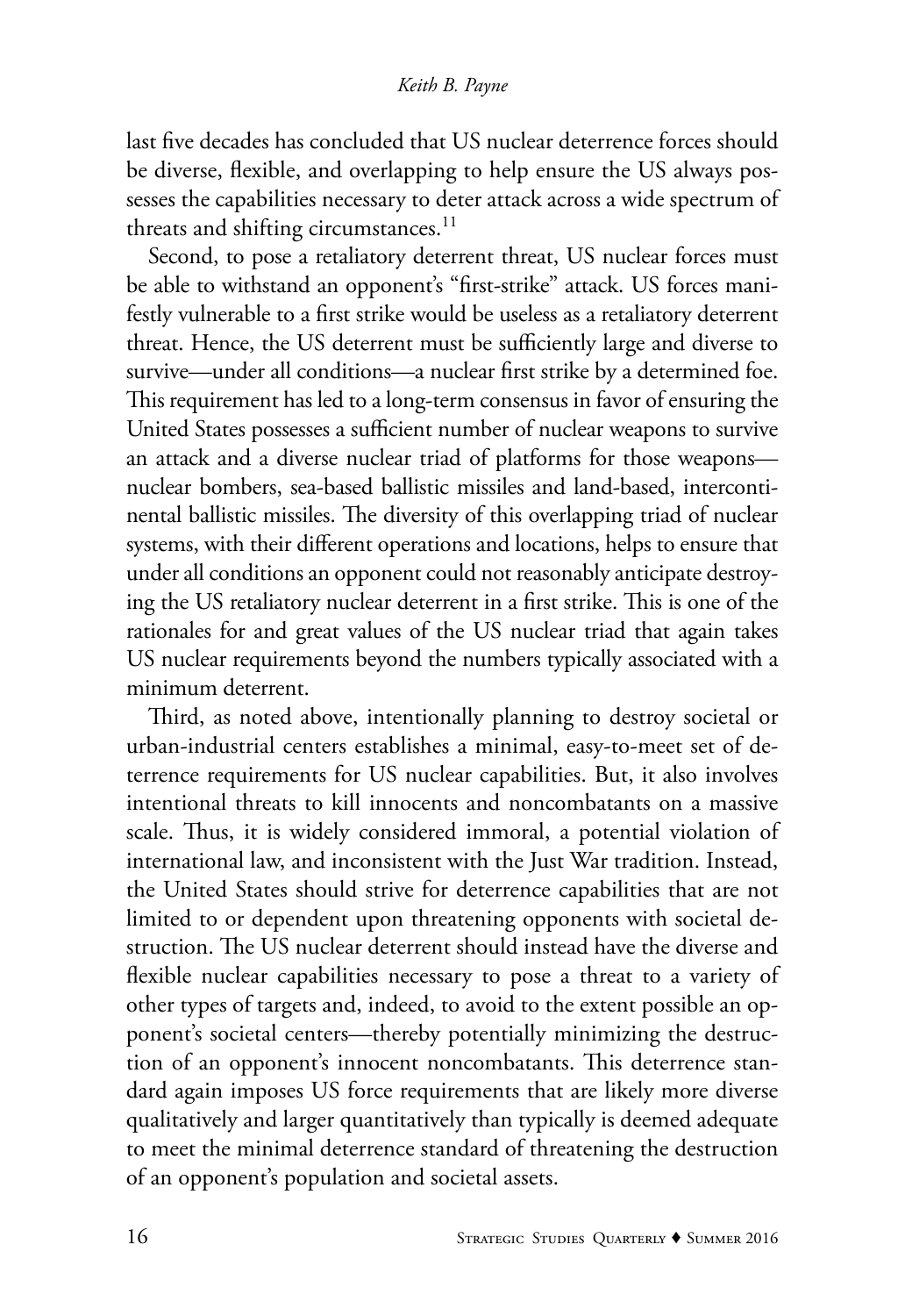It should be noted that this particular point stings advocates of minimal US nuclear capabilities. They clearly want to avoid being charged with advocacy of an approach to deterrence that so offends all humanitarian concepts. Consequently, they often claim in response that the types and scale of US nuclear capabilities and the targeting plans underlying US deterrent threats essentially make no real difference in the prospective level of societal destruction in a nuclear war. If so, then a minimal deterrent is no guiltier of violating humanitarian norms than other approaches to nuclear deterrence.12 There is, however, no doubt whatsoever that the types of nuclear weapons and targeting plans can dramatically affect the levels of destruction and casualties—with the weapons and targeting plans advocated by minimalists unsurprisingly causing the greatest levels of societal destruction. Many careful studies over decades have reached this conclusion.<sup>13</sup> The United States should not help ensure that any use of nuclear weapons leads to unmitigated levels of societal destruction by adopting an approach to deterrence that is *"easy"* simply because societal targets are so vulnerable to nuclear weapons that few are needed to threaten such targets.

Fourth, and related to the above, for US deterrence strategies to function most reliably, the US deterrent must be able to threaten retaliation against those potentially different types of assets that opponents value most highly. In some cases, the minimalist deterrence threat to destroy an opponent's societal infrastructure as the basis of US deterrence strategy will not threaten what an opponent values most. There are many historical examples wherein leaders have willingly and knowingly accepted a high risk of societal destruction in pursuit of a goal judged to be more important than avoiding that risk.<sup>14</sup> In short, threats against an opponent's society embraced by minimalists may deter in some cases; however, in other cases, the opposing leader's goals and values may suggest an alternative approach to deterrence is necessary and require more and different types of US nuclear forces.

During the Cold War, for example, US deterrence policy reportedly was based in part on the expectation that Soviet leaders placed highest value not on urban-industrial centers but on their political and military assets, including the Soviet control structure itself and Soviet military/ nuclear capabilities. As the Carter administration's secretary of defense, Harold Brown, said in 1980, the US deterrent should be capable of posing a threat to "what the Soviets consider most important to them,"15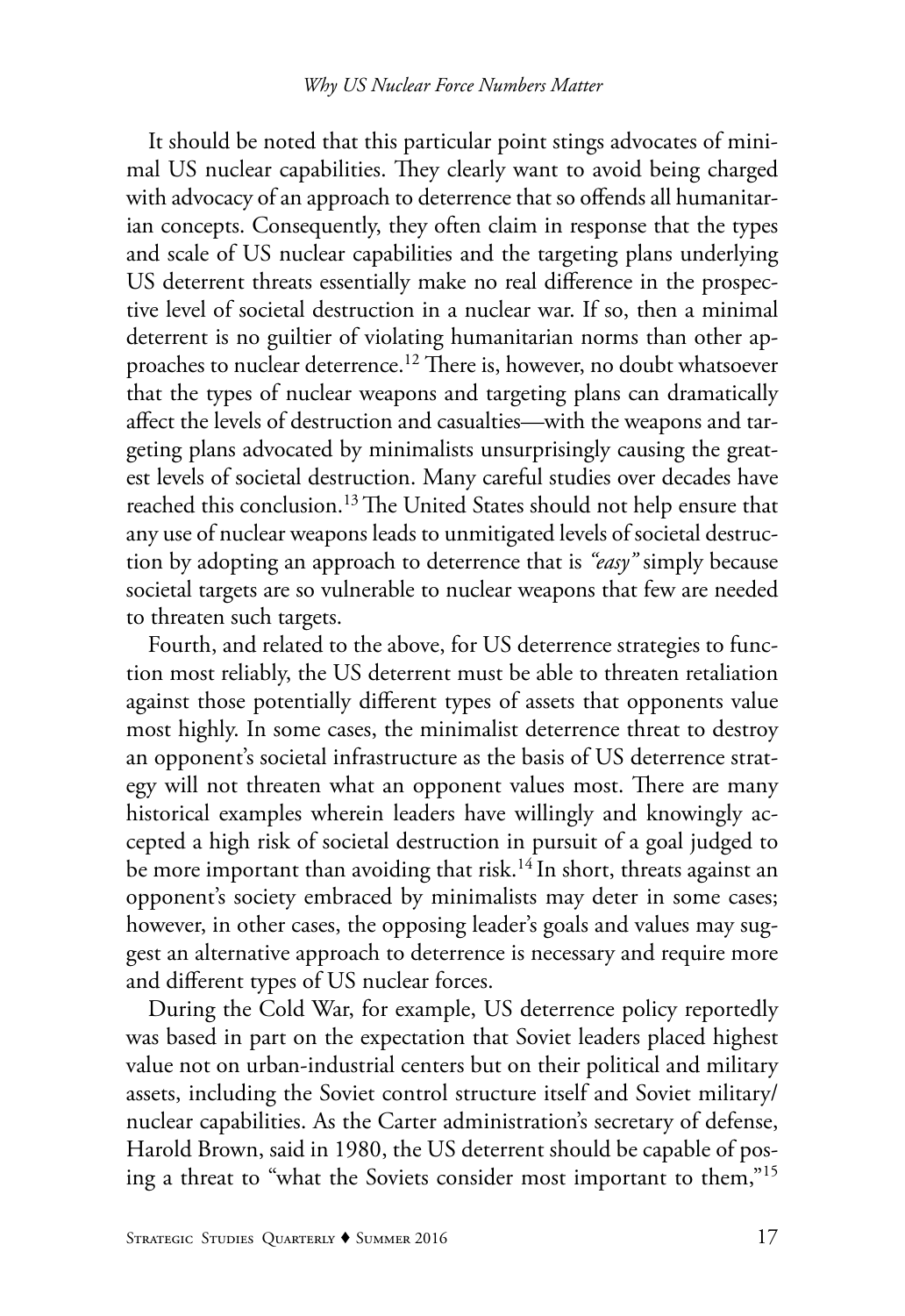which could include Soviet conventional and nuclear military forces, the Soviet political and military control structure, and military industry.<sup>16</sup> Thus, US forces had to be large enough and possess the diverse qualities necessary to threaten, for deterrence purposes, the military and political assets apparently valued most highly by the Soviet leadership—which were numerous and often protected. This was a standard for US deterrent forces well beyond the relatively small number of weapons typically deemed adequate to meet the minimal deterrence standard of threatening society.

In today's international threat context, there is no reason to assume that current and future opponents, potentially including Russia and China, will not similarly place greatest value on numerous assets that are realistically vulnerable only to US nuclear threats and impose higher standards of adequacy on US deterrence capabilities than a minimal deterrent can.17 Again, because the US goal of deterring war is so critical, the size and diversity of the US nuclear arsenal for effective deterrence must be maintained accordingly.

Fifth, the minimum deterrence approach to sizing US nuclear forces provides little, if any provision for the failure of deterrence. For example, in most plausible contingencies, it would provide a president only the most miserable options possible if the United States or allies were to suffer a nuclear attack. In the event of a nuclear attack, a president certainly would want the scope and size of any US response to help discourage any further nuclear escalation by the opponent. Yet, retaliating against, say, many Russian or Chinese societal targets—per minimum deterrence notions—would be likely to undo whatever targeting restraint Moscow or Beijing might have practiced in the initial attack and would do little or nothing to protect the United States from further attack. In 1962 Secretary of Defense Robert McNamara emphasized precisely this point: "In the event of war, the use of such a force against the cities of a major nuclear power would be tantamount to suicide."18 Similarly, in 1967, then-Secretary of the Air Force (and later Secretary of Defense), Harold Brown said, "the execution of the option to destroy Soviet population and industry would be our poorest choice."19 There remains almost no conceivable circumstance in which US retaliation against numerous societal targets in the event of an initial Russian or Chinese attack could help to restore deterrence and limit the carnage. The president, instead, would want flexible and diverse US nuclear retaliatory options to have available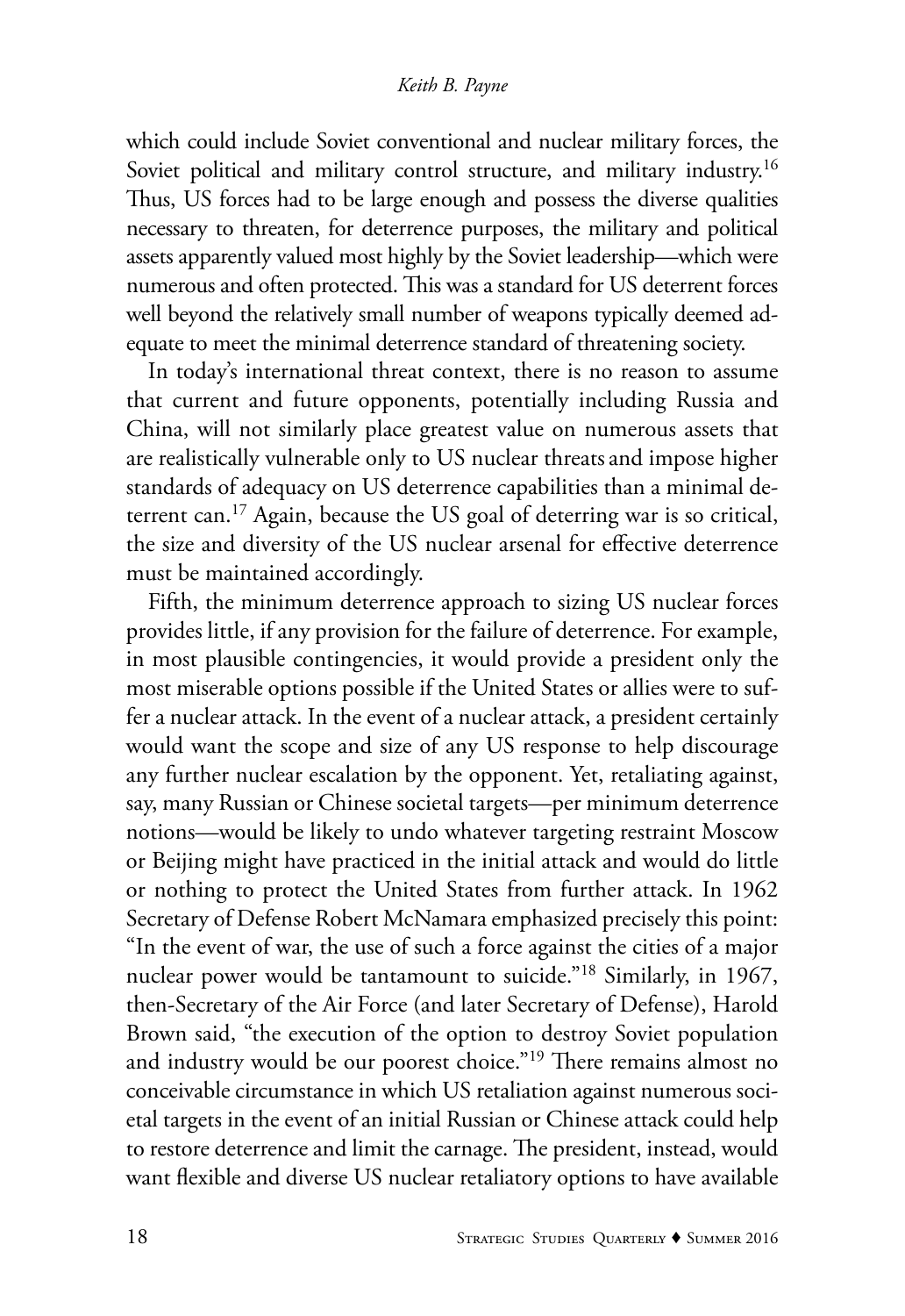a response best suited to the crisis and to limiting further escalation and levels of destruction.

The hope that escalation can be limited in the event of war may be a faint hope, but the United States should not be limited, by the narrowness of its capabilities and rigidity of its planning, to a response that would likely ensure that nuclear escalation proceeds unabated. Again, the US deterrence goal should be, and has been, to have flexible and diverse response options for the purpose of deterring further escalation and limiting damage, $20$  not the very narrow types of responses imposed by a minimum deterrence approach to sizing US forces. This point is not a rejection of deterrence or a call for a US "nuclear war-fighting" policy as some continually and mistakenly charge;<sup>21</sup> it is a call for diverse US capabilities that make available to the president a variety of options best suited for deterrence and reestablishing deterrence and limiting nuclear escalation in the event deterrence fails. Once again, this goal can require a US arsenal well beyond the number and types of weapons deemed adequate for minimum deterrence.

Finally, the United States has formal extended deterrence responsibilities to provide a "nuclear umbrella" for more than 30 allies. Many of these allies (particularly those in close proximity to Russia and China) consider the US nuclear umbrella essential to their security. However, a minimalist US nuclear deterrent capability limited to threatening an opponent's society may be judged incredible—as in, not believed by the opponent—as an extended deterrent, because of the well-recognized US desire to limit civilian destruction in its military operations and, again, because of the likelihood that a US nuclear response against an opponent's society could lead that opponent simply to launch strikes in return against US urban-industrial centers. In this case, a US extended deterrent threat focusing on an opponent's society essentially would be, as Secretary McNamara warned, a US threat to commit national suicide on behalf of an ally. Opponents may understandably doubt that any US president would ever choose to proceed along such a course. Indeed, former Secretary of State Henry Kissinger long ago publicly explained to allies that they should *never* expect the United States to follow such a course.22 Even if the United States clearly possesses a minimal deterrent capability, an opponent's doubts about its credibility would render a US minimal nuclear deterrent threat of little deterrent value. This potential credibility problem is not a vestige of the Cold War. Given Russia's new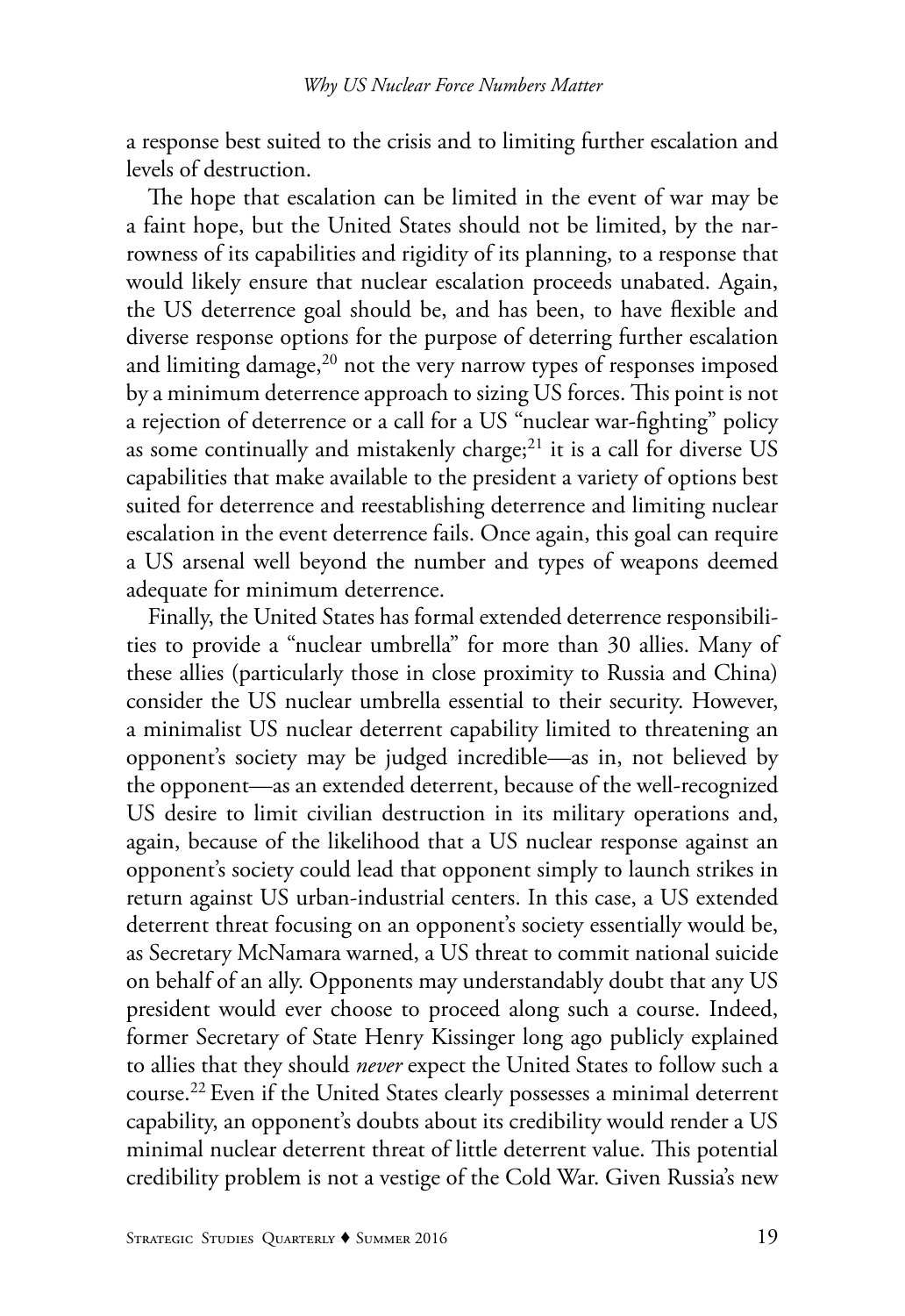expansionism and numerous, explicit nuclear threats to US allies, it is again a serious contemporary concern.

Consequently, for decades US policy has been to have a diversity of flexible and limited nuclear response options, including dual capable aircraft (DCA) deployed in North Atlantic Treaty Organization countries that are intended to be more credible for extended deterrence purposes than a minimal deterrent. Department of Defense officials in the Obama administration fully recognize the continuing need for diverse nuclear options and the corresponding continuing need for the US triad and DCA. Why? Because "sustaining a diverse set of U.S. nuclear capabilities is essential for the role they play in regional deterrence and assurance."23

# **Conclusion**

For all of the reasons noted above, US officials have long recognized a minimalist US nuclear arsenal as inadequate to support US deterrence requirements. Minimal US nuclear force numbers may sound appealing to some, but in general, the smaller and less diverse the US force is, the less survivable it is, the less flexible it is, the more narrow the available US deterrent threat options are, and the less credible it is likely to be in some potentially critical contingencies.

It must be acknowledged that there is considerable speculation regarding "how much is enough?" in both the minimum-deterrence approach to sizing the US nuclear force and the decades-long US approach that instead seeks flexible, diverse, and overlapping capabilities. But, while both approaches involve speculation, the now-traditional US approach to deterrence is by far the more prudent in a subject area that begs for prudence.

Why so? Because deterrence is an art that includes numerous moving parts with some inherent and irreducible uncertainties. How much is enough for effective deterrence is not fully predictable because we have an inherently limited capacity to predict reliably and precisely how foreign leaders will think and act in crises. Given the great variety of international threats and the equally great variation in the perceptions, values, and decision-making modes of foreign leaders, no one knows with any level of confidence that a small, minimum deterrence-oriented US arsenal will deter on any given occasion—much less universally for all plausible occasions now and in the future. As a result, the most imprudent approach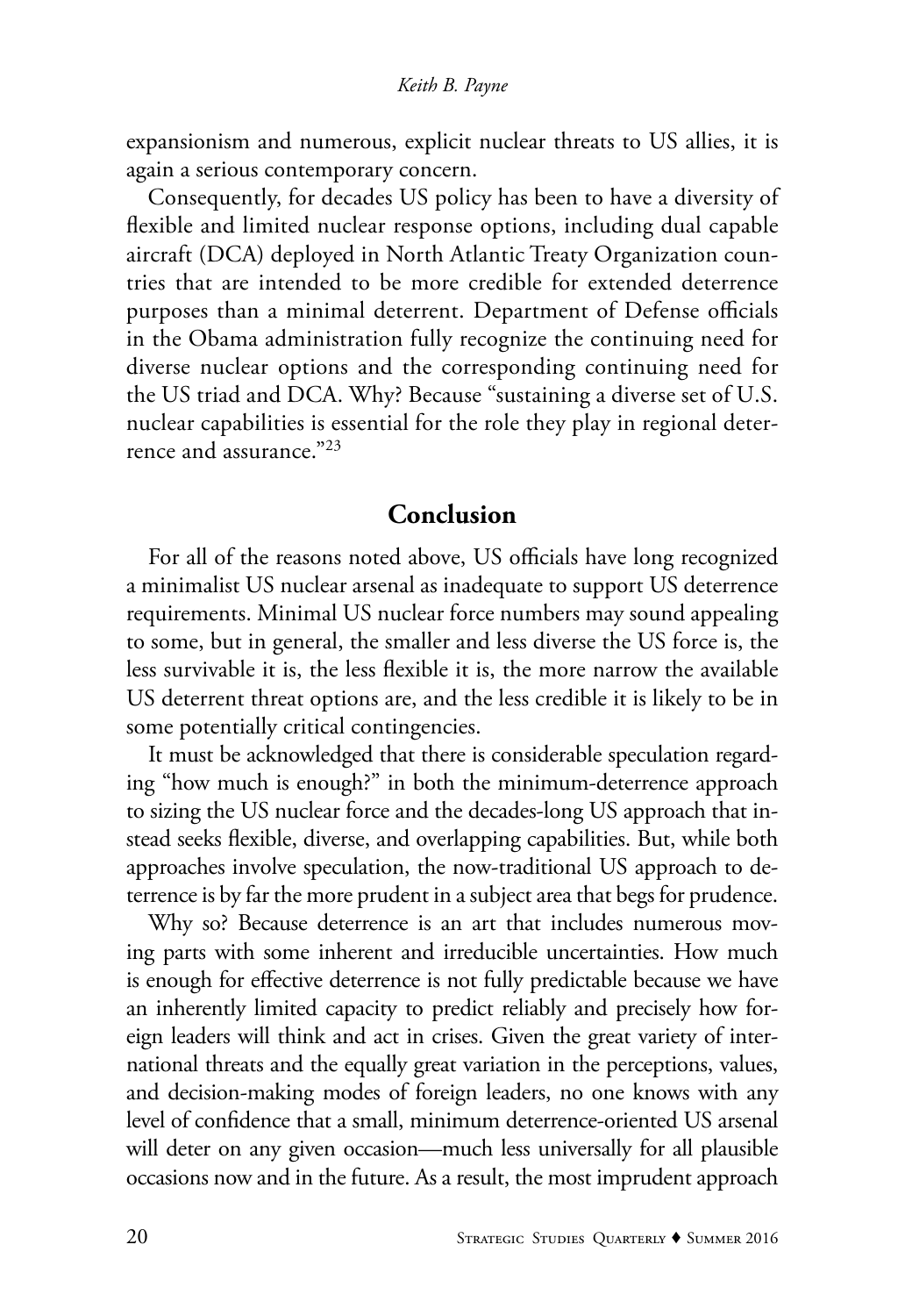to deterrence is to have an *"easy*,*"* small, and narrow set of US deterrence threat options based on the presumptions that opponents will be deterred by nuclear threats to their societies and that the United States can make such threats credibly. The effective functioning of deterrence is too important to depend on the assumption that the United States will face only opponents who are susceptible to minimum deterrent threats.

US planning must recognize the possibilities that other approaches to deterrence may be necessary and that deterrence may fail. Yet as noted above, minimum deterrence will lack credibility in plausible cases and makes no useful provision for the failure of deterrence. Indeed, it likely maximizes the prospects for uncontrolled societal destruction if deterrence fails. The functioning of deterrence is not foolproof, and thus, making no provision for its failure is grossly imprudent.

In summary, while all approaches to determining how much is enough for deterrence involve speculation about how opponents will think and act, for the United States, the possession of flexible, diverse, and overlapping capabilities is the most prudent approach. This is particularly so in the contemporary threat environment, which is characterized by an expansionist, revanchist, and hostile Russia that is adding to its nuclear arsenal and making explicit nuclear first-use threats and also by an increasingly aggressive, expansionist China that also is adding to its nuclear capabilities.<sup>24</sup>

Advocates of a minimal US nuclear deterrent continue to call for revising US nuclear deterrence policies and targeting plans per the minimum deterrence adequacy standard to facilitate lower US nuclear force requirements.<sup>25</sup> They actually argue against diverse and flexible US forces, because those attributes suggest the requirement for retaining larger US force numbers than they prefer.<sup>26</sup> But, given the stark reality of increasing nuclear threats to the United States and its allies, US deterrence policies should not be determined by how well they facilitate easy standards and provide a rationale for eliminating US nuclear capabilities; US deterrence policies serve purposes other than rationalizing the elimination of US nuclear forces. The adequacy of US nuclear forces and policies should be determined primarily by the requirements for deterring enemies and assuring US allies in the most effective and prudent manner possible. The US goal must be for deterrence to work in all cases, which again suggests the value of capabilities that are adaptable for deterrence purposes across a wide variety of potential circumstances.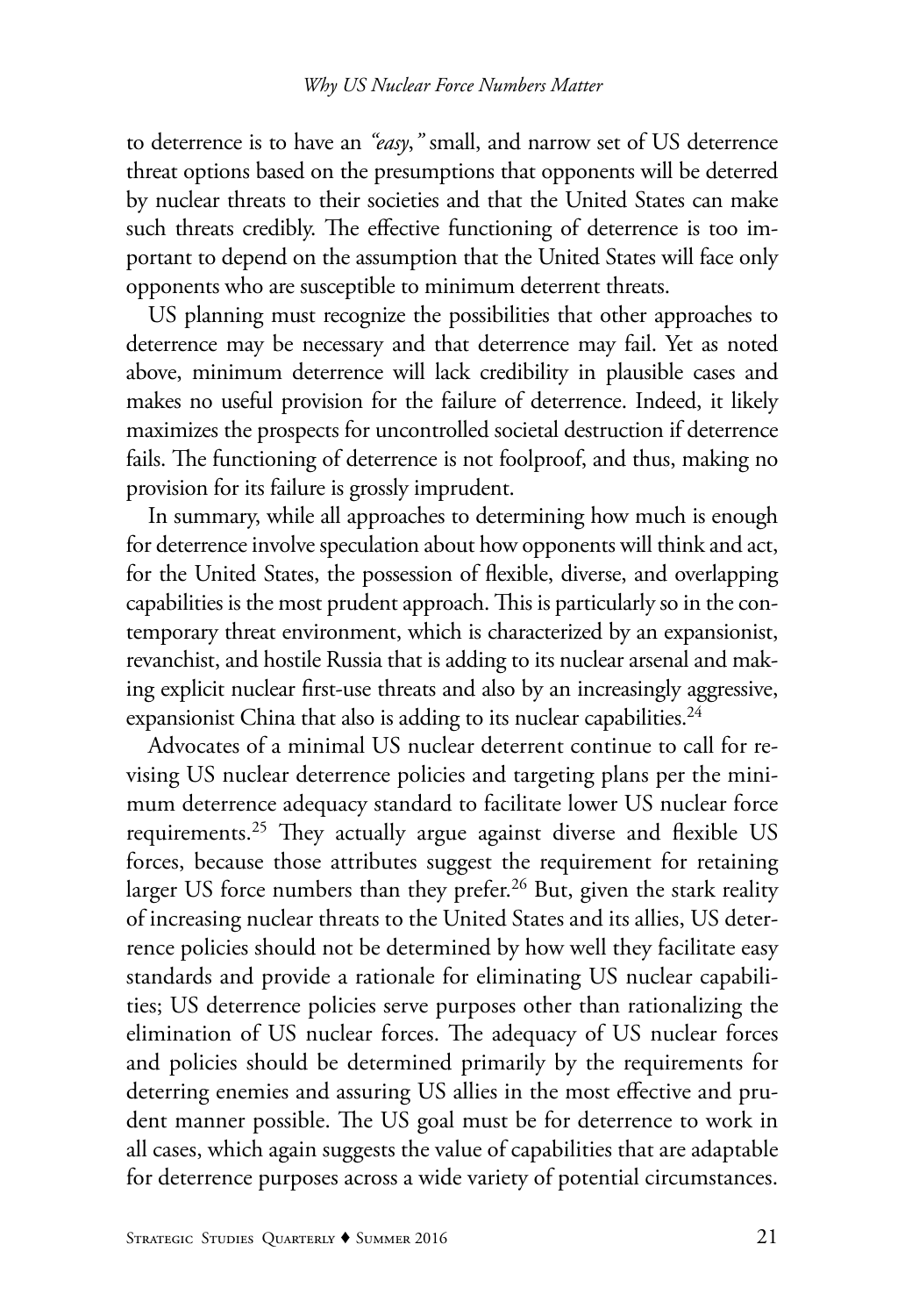Consequently, the reasons described here for rejecting a minimalist US nuclear deterrent force continue to be sound. WO

# **Keith B. Payne**

*President, National Institute for Public Policy; Director, Graduate School of Defense and Strategic Studies, Missouri State University; and Former deputy assistant secretary of defense*

#### **Notes**

1. See for example, Hans M. Kristensen, Robert S. Norris, Ivan Oelrich, *From Counterforce to Minimal Deterrence*, Occasional Paper no. 7 (Washington, DC: Federation of American Scientists and the Natural Resources Defense Council, April 2009), 31–32, see also 2 and 43–44, http://docs.nrdc.org/nuclear/files/nuc\_10042901a.pdf.

2. Robert Jervis, "Why Nuclear Superiority Doesn't Matter," Political Science Quarterly 94, no. 4 (Winter 1979–80), 617–18. See also, Steven Pifer and Michael E. O'Hanlon, *The Opportunity: Next Steps in Reducing Nuclear Arms* (Washington, DC: Brookings Institution Press, 12 October 2012), 20–21.

3. *Several* is the level identified as adequate in James Wood Forsyth Jr., B. Chance Saltzman, and Gary Schaub Jr., "Minimum Deterrence and Its Critics," *Strategic Studies Quarterly* 4, no. 4 (Winter 2010), 7, http://www.au.af.mil/au/ssq/2010/winter/forsythsaltzmanschaub.pdf.

4. Hans M. Kristensen and Robert S. Norris, "Nuclear Notebook: United States Nuclear Forces, 2016," *Bulletin of the Atomic Scientists* 72, no. 2 (2016), 63–64.

5. See for example, Center for Arms Control and Nonproliferation, "Is a New Nuclear Cruise Missile Necessary?," (fact sheet, Center for Arms Control and Nonproliferation, 2 February 2016), http://armscontrolcenter.org/is-a-new-nuclear-cruise-missile-necessary/.

6. Glenn H. Snyder, *Deterrence and Defense: Toward a Theory of National Security* (Princeton, NJ: Princeton University Press, 1961), 57.

7. Sidney Drell and James Goodby, *What are Nuclear Weapons for? Recommendations for Restructuring U.S. Strategic Nuclear Forces* (Washington, DC: Arms Control Association, October 2007), 15.

8. Forsyth, Saltzman, and Schaub, "Minimum Deterrence and Its Critics," 6.

9. The Obama administration too has explicitly rejected minimum deterrence. See, Department of Defense (DOD), *Report on Nuclear Employment of the United States*, *US Code*, vol.10, sec. 491 of (Washington, DC: DOD, 12 June 2013), 4, http://www.globalsecurity .org/wmd/library/policy/dod/us-nuclear-employment-strategy.pdf.

10. See Keith B. Payne, *The Fallacies of Cold War Deterrence and a New Direction* (Lexington: University Press of Kentucky, 2001), chapters 1–4.

11. See for example, National Security Council, National Security Decision Memorandum 242, Policy for Planning the Employment of Nuclear Weapons, 17 January 1974 (declassified 29 June 2007); The White House, Presidential Directive NSC-59, Nuclear Weapons Employment Policy, 25 July 1980 (declassified 24 July 2012); and DOD, *Report on Nuclear Employment of the United States*.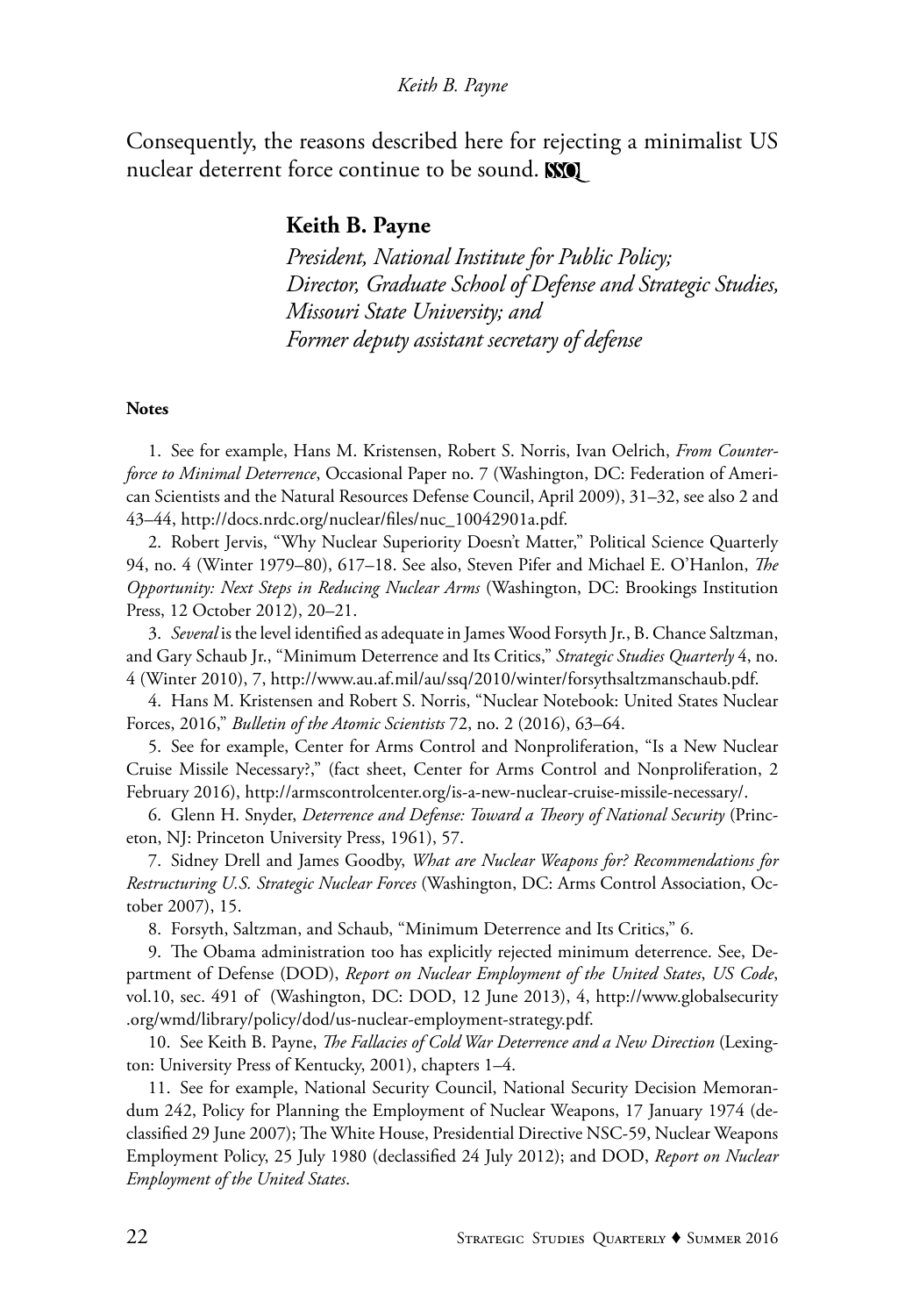12. See, Bruce G. Blair et al., *Toward True Security: Ten Steps the Next President Should Take to Transform U.S. Nuclear Weapons Policy* (Cambridge, MA: Federation of American Scientists, Natural Resources Defense Council, and Union of Concerned Scientists, February 2008), 17–18, http://www.ucsusa.org/assets/documents/nwgs/toward-true-security.pdf; Daryl Kimball and Matthew McKinzie, "Nuclear Dangers: Myth, Reality, Response," *Defense News*, 23 February 2015, http://www.defensenews.com/story/defense/commentary/2015/02/23/commentary -nuclear-dangers-myth-reality-responses/23885837/; and Walter Pincus, "Nuclear Weapons Modernization: Not Fast Enough for Kyl," *Washington Post*, 27 February 2014, https://www .washingtonpost.com/world/national-security/nuclear-weapons-modernization-not-fast-eno ugh-for-kyl/2012/02/25/gIQANAJoeR\_story.html.

13. A study by the Natural Resources Defense Council showed that a small "countervalue" strike with up to 192 weapons would inflict 54–56 million casualties in an exchange with Russia, while a very large "counterforce" strike—employing many times that number of weapons (approximately 1,300)—would inflict 11–17 million casualties. See Matthew McKinzie et al., *The U.S. Nuclear War Plan: A Time for a Change* (New York: National Resources Defense Council, June 2001), x and 125. Other studies find far fewer casualty levels from counterforce targeting scenarios and much higher possible casualty levels from intentional countervalue targeting. The distinction here involves literally scores of millions of potential casualties. See for example, Senate, *Briefing on Counterforce Attacks, Hearing before the Subcommittee on Arms Control, International Law, and Organization of the Committee on Foreign Relations,* 93rd Cong., 2nd sess., 11 September 1974, 12–22*;* Keir A. Lieber and Daryl G. Press, "The Nukes We Need: Preserving the American Deterrent," *Foreign Affairs* 88, no. 6 (November/December 2009): 47; and Office of Technology Assessment, *The Effects of Nuclear War* (Washington, DC: Congress of the United States, May 1979), 10.

14. See Payne, *Fallacies of Cold War Deterrence*; 1–77 and Keith B. Payne, *Deterrence and the Second Nuclear Age* (Lexington, University Press of Kentucky, 1996), especially chapters 2–4.

15. See, the testimony by Secretary of Defense Harold Brown in Senate, Nuclear War Strategy, Hearings before the Committee on Foreign Relations, 96th Cong., 2nd sess. (Top Secret hearing held on 16 September 1980; sanitized and printed on 18 February 1981), (Washington, DC: US Government Printing Office [GPO], 1981), 10. See also, Harold Brown in, *MX Missile Basing System and Related Issues, Hearing before the Committee on Armed Services*, 98th Cong., 1st sess., (Washington, DC: US GPO, 1983), 6–7.

16. See, the testimony by Secretary of Defense Harold Brown and the "Administration's Responses to Questions Submitted Before the Hearing," in ibid., 10, 16, 25, 29–30. See also, Office of Secretary of Defense, "Remarks Prepared for Delivery by the Honorable Harold Brown, Secretary of Defense, at the Convocation Ceremonies for the 97th Naval War College Class, Naval War College, Newport, Rhode Island, 20 August 1980;" and the discussion in Walter Slocombe, "The Countervailing Strategy," *International Security* 5, no. 4 (Spring 1981): 18–27.

17. For reasons explained in Keith B. Payne et al., *Minimum Deterrence: Examining the Evidence* (Fairfax, VA: National Institute Press, July 2013), 22–25, http://www.nipp.org/wp-cont ent/uploads/2014/12/Final-Distro.pdf.

18. Remarks by Secretary McNamara at North Atlantic Treaty Organization (NATO) Ministerial Meeting, 5 May 1962, Restricted Session (Top Secret; declassified in part, 17 August 1979), 11–12, quoted in, Kurt Guthe, *Ten Continuities in U.S. Nuclear Weapons Policy, Strategy, Plans, and Forces* (Fairfax, VA: National Institute for Public Policy, September 2008), 50, http://www.nipp.org/wp-content/uploads/2014/11/N-Continuities-Draft\_Rev-2.11.pdf.